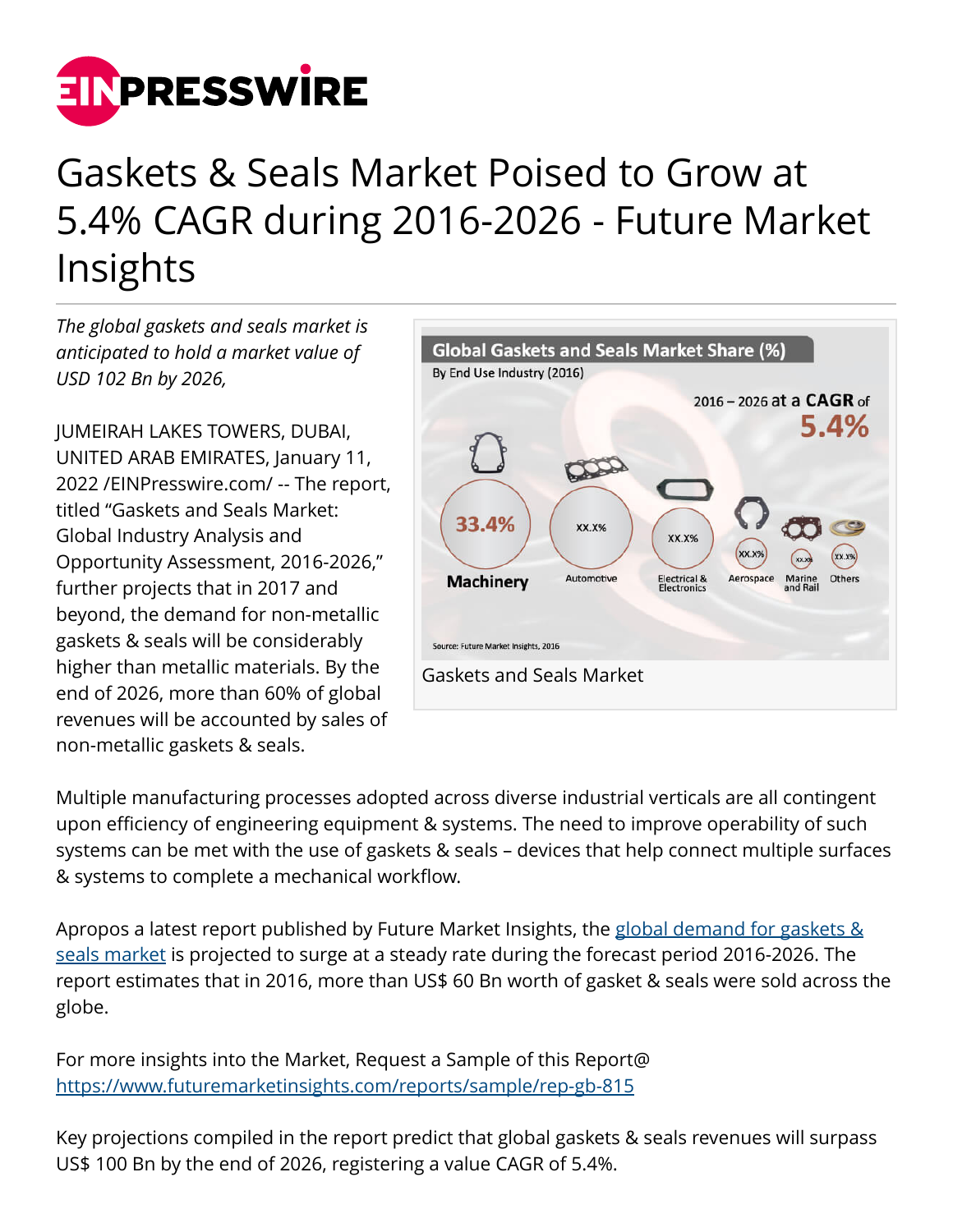Non-metallic materials will remain in great demand due to their competitive advantage over metallic materials on the grounds on environmental imprint and cost-effective procurement.

The report has also compiled key factors impacting the growth of global gaskets & seals market during the forecast period, which follow:

Rising instances of leakage in industrial units that cause considerable loss in terms of property damage & health risks can be averted by use of gaskets & seals

The demand for gaskets & seals is also expected to rise on the account of their compliance with several strict regulations, that prompt minimisation of leakage & fugitive emissions, observed across the globe

Advent of 3D printing is likely to lower costs of manufacturing gaskets & seals, and will also facilitate the urgency to deliver customised products

Key challenges inhibiting the market's growth during the forecast period are complex manufacturing processes, altering designs and limited material applicability for production of gaskets & seals

For any Queries Linked with the Report, Ask an Analyst@ <https://www.futuremarketinsights.com/ask-question/rep-gb-815>

Nevertheless, the report expects that customisations made to existing gasket & seal products will hold lucrative opportunity for manufacturers in the years to come. Companies such as Freudenberg & Co. KG, Henniges Automotive Holdings Inc., SKF AB, Federal-Mogul Holdings Corporation, Smiths Group Inc. (John Crane), ElringKlinger AB, Trelleborg AB, Dana Incorporated, Banco Products (I) Ltd. and Parker Hannifin Corp. are observed as key manufacturers in global market for gaskets & seals.

A comparative forecast on the global sales of gaskets and seals during the forecast period projects that global demand for seals will remain fairly higher than that of gaskets. By the end of 2026, solid and spiral wound gaskets will be observed as top-selling products in the market, procuring more than US\$ 25 Bn in global revenues.

On the other hand, a majority of global sales of seals will dominated by dynamic seals. Static seals are projected to procure just over 42% share on global seals revenues through 2026-end.

The report further reveals that automotive industry will be one of the largest end-user of gaskets & seals in the world. However, the imprint of automotive end-use on the global gaskets & seals market will witness a downtrend, while revenues accounted by machinery and electronics & electrical industries during the forecast period will register 5.5% and 5.6% CAGRs respectively.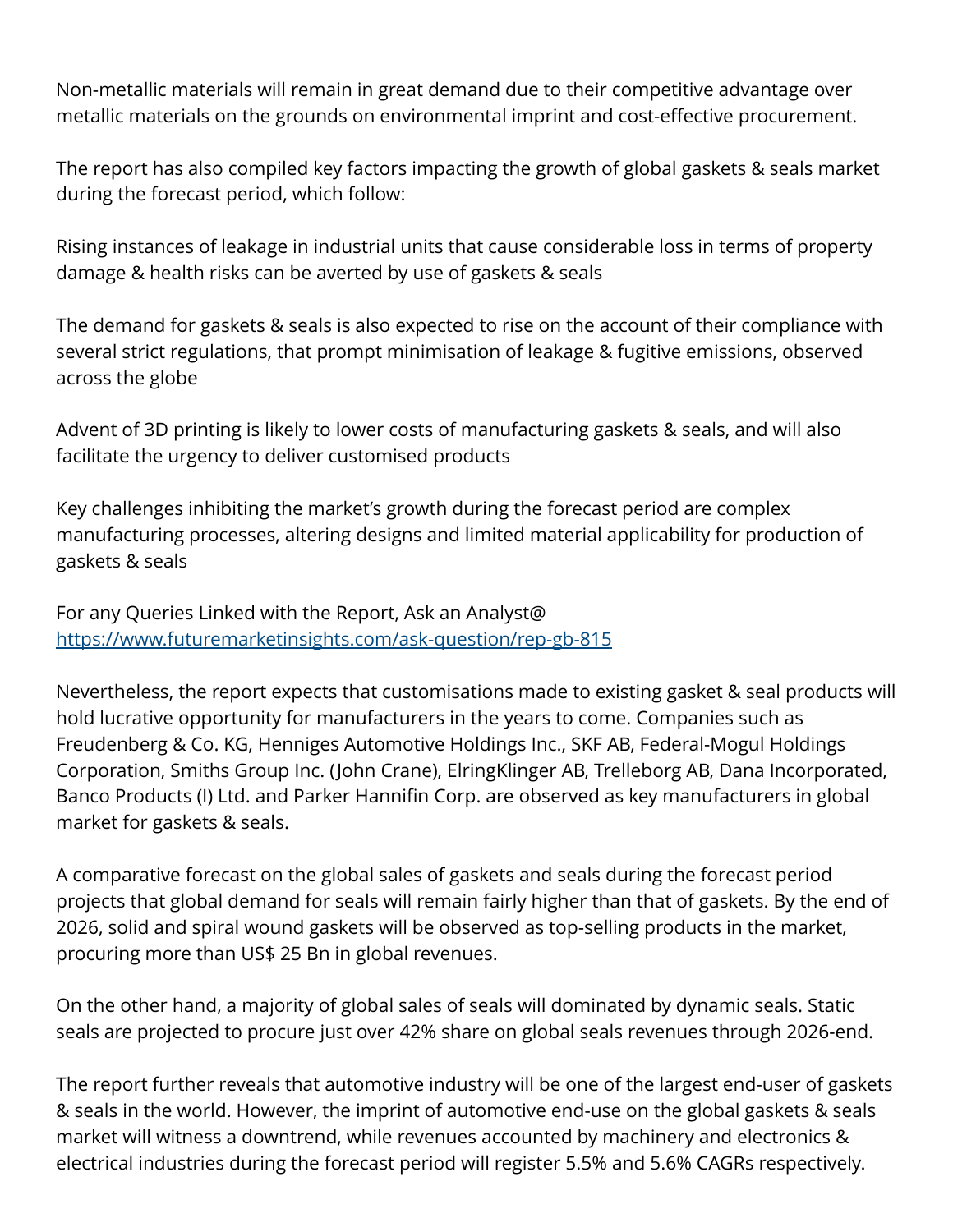Key findings in the report also predict that more by the end of 2026, more than three-fourth of gaskets & seals revenues will be accounted by OEM sales channels. The report also expects Asia-Pacific excluding Japan region to dominate global gaskets & seals revenues by registering a value CAGR of 6.8% and brining in over US\$ 43 Bn revenues by 2026-end.

Other regions are expected to showcase a sluggish growth in terms of gaskets & seals sales, exhibiting CAGRs below 5%.

We Offer tailor-made Solutions to fit Your Requirements, Request Customization@ <https://www.futuremarketinsights.com/customization-available/rep-gb-815>

Key Segments Covered

By Product Type

Gaskets Jacketed Gaskets Solid Gaskets Spiral Wound Gaskets Kammprofile Gaskets **Seals** Static Seals Dynamic Seals

By Sales Channel

OEM Aftermarket

By Material Type

**Metallic** Non-Metallic Elastomeric Others

By End Use Industry

| Automotive                          |
|-------------------------------------|
| Aerospace                           |
| Machinery                           |
| <b>Electronics &amp; Electrical</b> |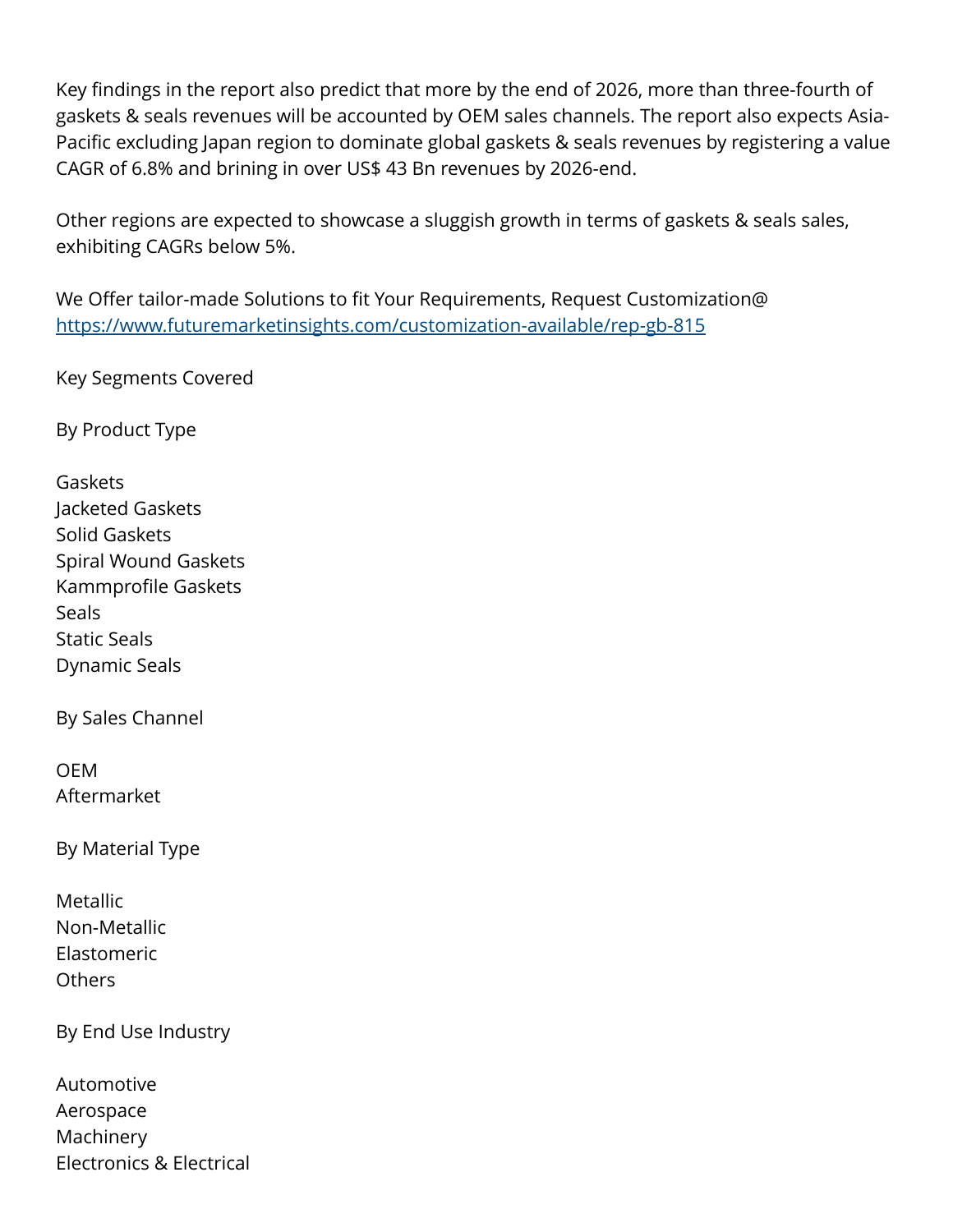Marine & Rail Others

By Region

North America Latin America Western Europe Eastern Europe Asia Pacific Excluding Japan Middle East & Africa Japan

Key Questions Answered in the Report

What is the anticipated market value of the global market for gaskets and seals?

The global market for gaskets and seals is anticipated to procure a market value of USD 109 Bn by the end of 2026.

Who are the eminent players of the global market for gaskets and seals?

Freudenberg & Co. KG, Trelleborg AB, Parker Hannifin Corp., and others are some eminent players in the market

Browse Extensive Coverage of our Ongoing Reports:

[Crane Motors Market:](https://www.futuremarketinsights.com/reports/crane-motors-market) The market is set to witness steady growth during 2021-2031. Sales of crane motors is expected to expand at CAGR of 5 to 6% during 2021 to 2031.

[Electrostatic Coalescers Market:](https://www.futuremarketinsights.com/reports/electrostatic-coalescers-market) The need to tackle mature oilfields by upstream facility and increase their business will show a CAGR of 2 to 3% in the forecast period 2021-2031 of the Electrostatic Coalescers market as per research estimates

About Future Market Insights (FMI)

Future Market Insights (FMI) is a leading provider of market intelligence and consulting services, serving clients in over 150 countries. FMI is headquartered in Dubai, and has delivery centers in the UK, U.S. and India. FMI's latest market research reports and industry analysis help businesses navigate challenges and make critical decisions with confidence and clarity amidst breakneck competition. Our customized and syndicated market research reports deliver actionable insights that drive sustainable growth. A team of expert-led analysts at FMI continuously tracks emerging trends and events in a broad range of industries to ensure that our clients prepare for the